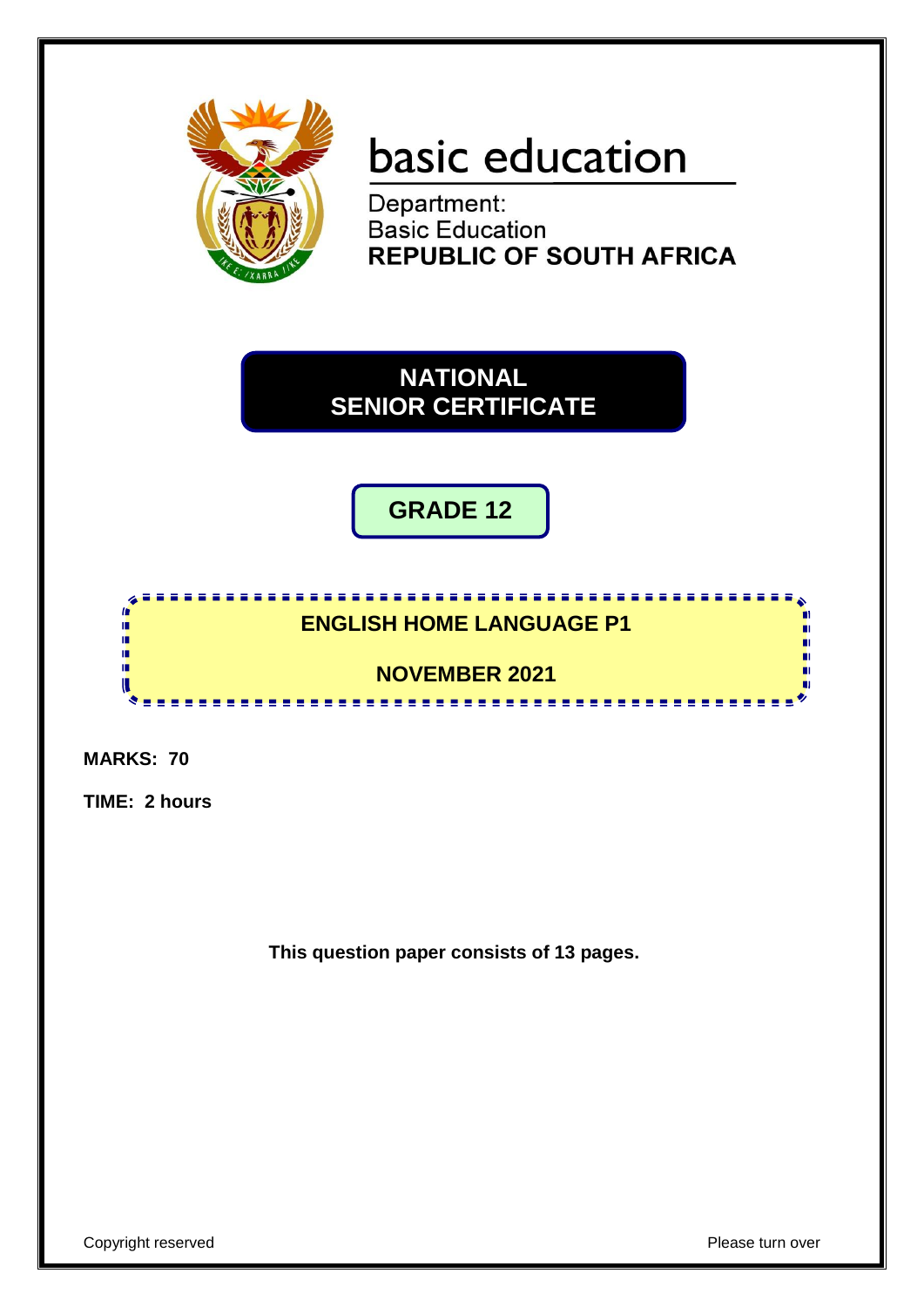#### **INSTRUCTIONS AND INFORMATION**

1. This question paper consists of THREE sections:

SECTION A: Comprehension (30) SECTION B: Summary (10) SECTION C: Language in context (30)

- 2. Read ALL the instructions carefully.
- 3. Answer ALL the questions.
- 4. Start EACH section on a NEW page.
- 5. Rule off after each section.
- 6. Number the answers correctly according to the numbering system used in this question paper.
- 7. Leave a line after each answer.
- 8. Pay special attention to spelling and sentence construction.
- 9. Suggested time allocation:

SECTION A: 50 minutes SECTION B: 30 minutes SECTION C: 40 minutes

10. Write neatly and legibly.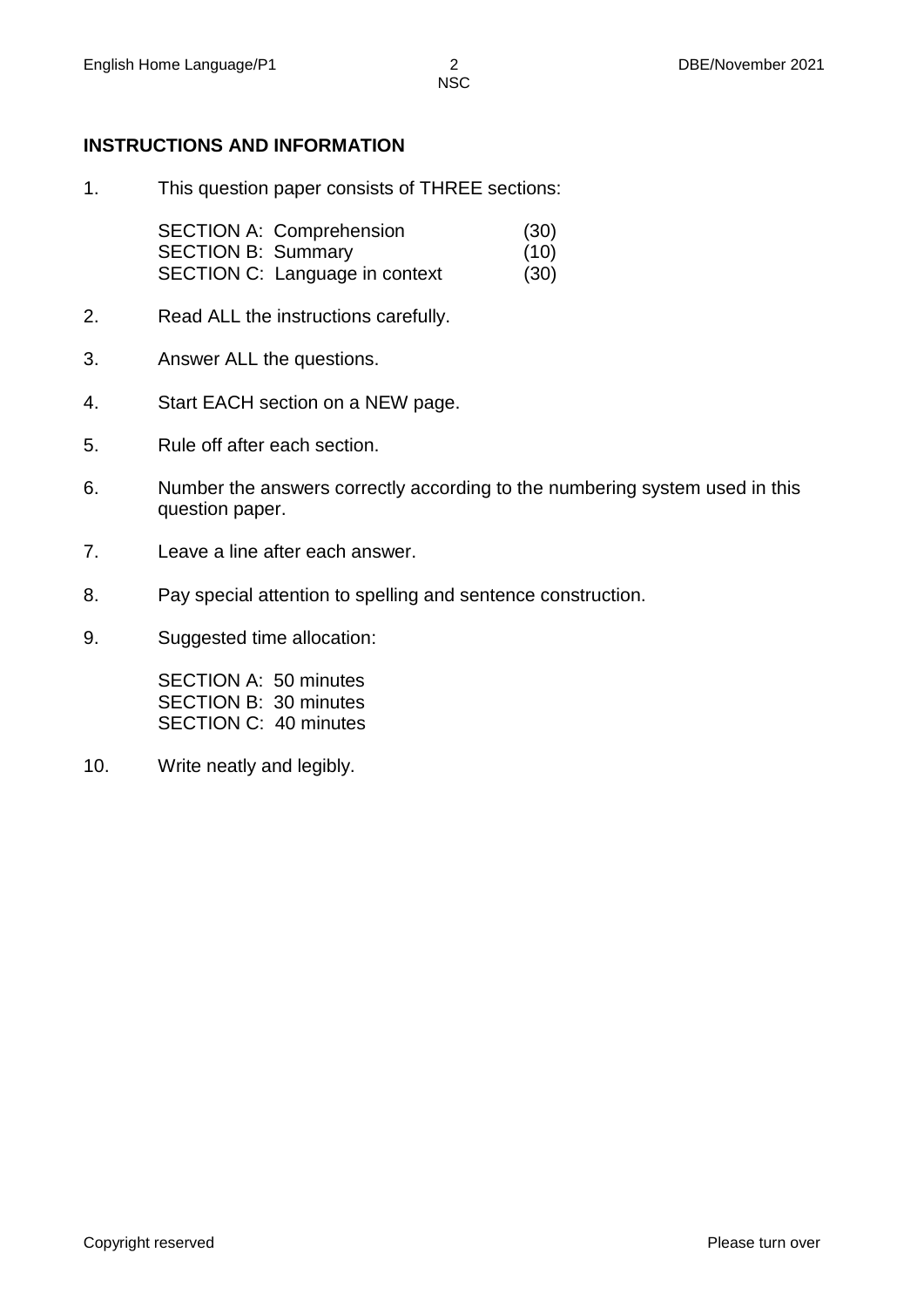#### **SECTION A: COMPREHENSION**

#### **QUESTION 1: READING FOR MEANING AND UNDERSTANDING**

Read TEXTS A AND B below and answer the questions set.

#### **TEXT A**

#### **THE OLD HAVE MADE A MESS OF THE WORLD. THE YOUNG WILL SAVE US.**

- 1 World leaders are meeting in Spain to decide whether or not to bother with preventing the destruction of the earth, like people in a vehicle speeding toward a cliff deciding whether to brake or swerve ... or maybe they are simply chatting about other things. Powerful senior citizens in the United States – Trump, Giuliani, Biden – are trading playground insults, and the middle-aged people 5 who make serious decisions about how to handle this emergency seem incapable of thinking beyond the singularly imagination-killing criterion of shortterm profit.
- 2 I began writing this column at a 'Youth versus Apocalypse<sup>1</sup>' demonstration in San Francisco. The protest, which was led by teens, of course, as well as some of the twenty-something members of the Sunrise Movement and Extinction Rebellion, took place in front of BlackRock, the world's largest investor in fossil fuels. There was a little cluster of mothers at the demonstration too, with babies and toddlers whose life expectancy, barring catastrophes, extends into the 22nd century. It was a 'Fridays for Future' demonstration taking place all over 15 the world, with half a million mostly young people in Madrid. 10
- 3 Sometimes I think that our species was for most of its history a child: it had limited capacity to harm and thus limited responsibility to do no harm. We could kill one another, but we did it without napalm $^2$  and nuclear weapons. We could think small because we were altering the earth with hunting, grazing, farming, foraging and building; but most of our traces would vanish and most of our impact left no lasting damage. 20
- 4 With the industrial revolution and its reliance on fossil fuels, and with technologies capable of changing the Earth on a more profound scale, childhood harmlessness faded into the past for those who wielded those 25 powers and used those tools and benefitted from it all. Humans ceased to be mere mortals, but our imaginations and ethics lagged behind our impact. For two centuries we have been in a sort of wild adolescence, too reckless and impatient to pay attention, or to listen to those who point out that there are fatal consequences. 30
- 5 We are on the brink. In order to retreat from that brink, humankind's adolescence must end. As a species, we must act with restraint in the face of consequences, must consider other species, humans not yet born, and those currently facing dire climate vulnerability around the world from floods, fire, sea level rise, crop failure, super-storms and more.

35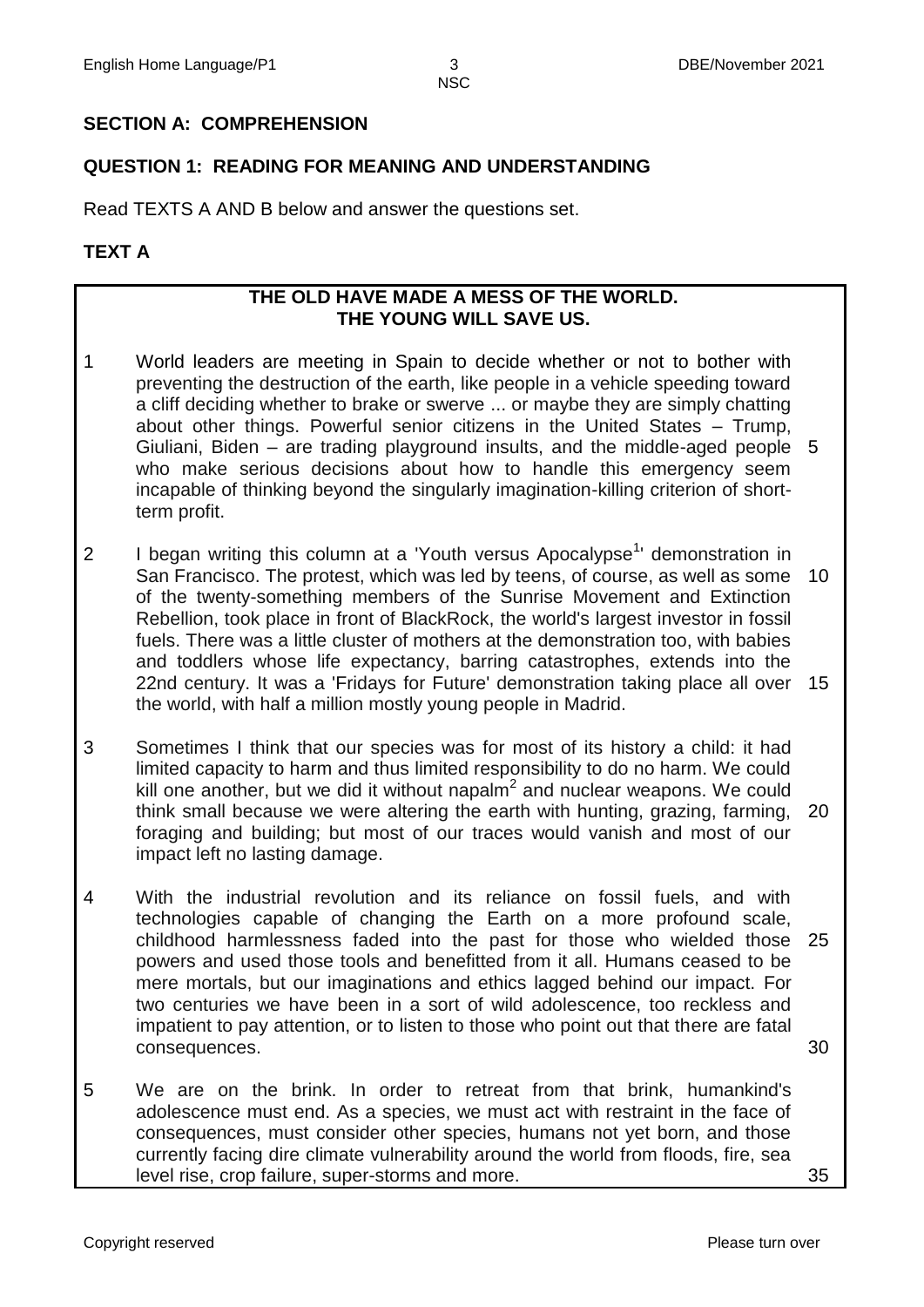- 6 We must expand our imaginations and act on a clearer understanding of our place in the world and our impact on the future. That means making radical changes, like our homes and transport being powered by renewables, and leaving fossil fuels in the ground, where they belong. We need to remind ourselves why these changes are necessary: that the Earth is finite, that 40 actions have consequences that go beyond the horizon of what we can see and hear, in time and space. Those who come after us have rights we cannot just annihilate. We must make sweeping changes by the end of the coming decade, and we must stick to them afterward by remembering why they matter.
- 7 What is striking in this moment is that environmental maturity is largely the property of the young. Many of the significant adults in the room of climate chaos are 16 or 20 or 27, such as Greta Thunberg and the thousands of youth like her who are less visible but no less committed. Teens, from Nigeria to Alaska, are doing their utmost for the climate, but they control no shares, have no votes, sit on no boards: they need us just as we need them. They are the 50 leadership at this moment, youth who are thinking about 2100, who are ready to change everything, and who understand the gravity and scale of the catastrophe. 45
- 8 The young, who have never experienced a below-average temperature on Earth, have the capacity to recognise that we are in an emergency. There is 55 wisdom in youth, in their lack of attachment to the status quo that is not their status quo, and in their ability to imagine profound change.
- 9 There have been far-sighted altruistic<sup>3</sup> people in every generation, but there are signs of a wider evolution of imagination that is taking place among the young. We see that profound change in the youth's new ways of dealing with conflict, 60 rejecting competition and capitalism, while they understand what is possible and ethical. Juvenility and maturity are no longer categories attached to how long you've been on Earth, but how far you see and how much you care.

[Adapted from *The Guardian Weekly,* 20 December 2019]

#### **GLOSSARY:**

- <sup>1</sup>Apocalypse: destruction of the world
- <sup>2</sup>napalm: chemical substance used in warfare
- <sup>3</sup>altruistic: helping others without self-gain

**AND**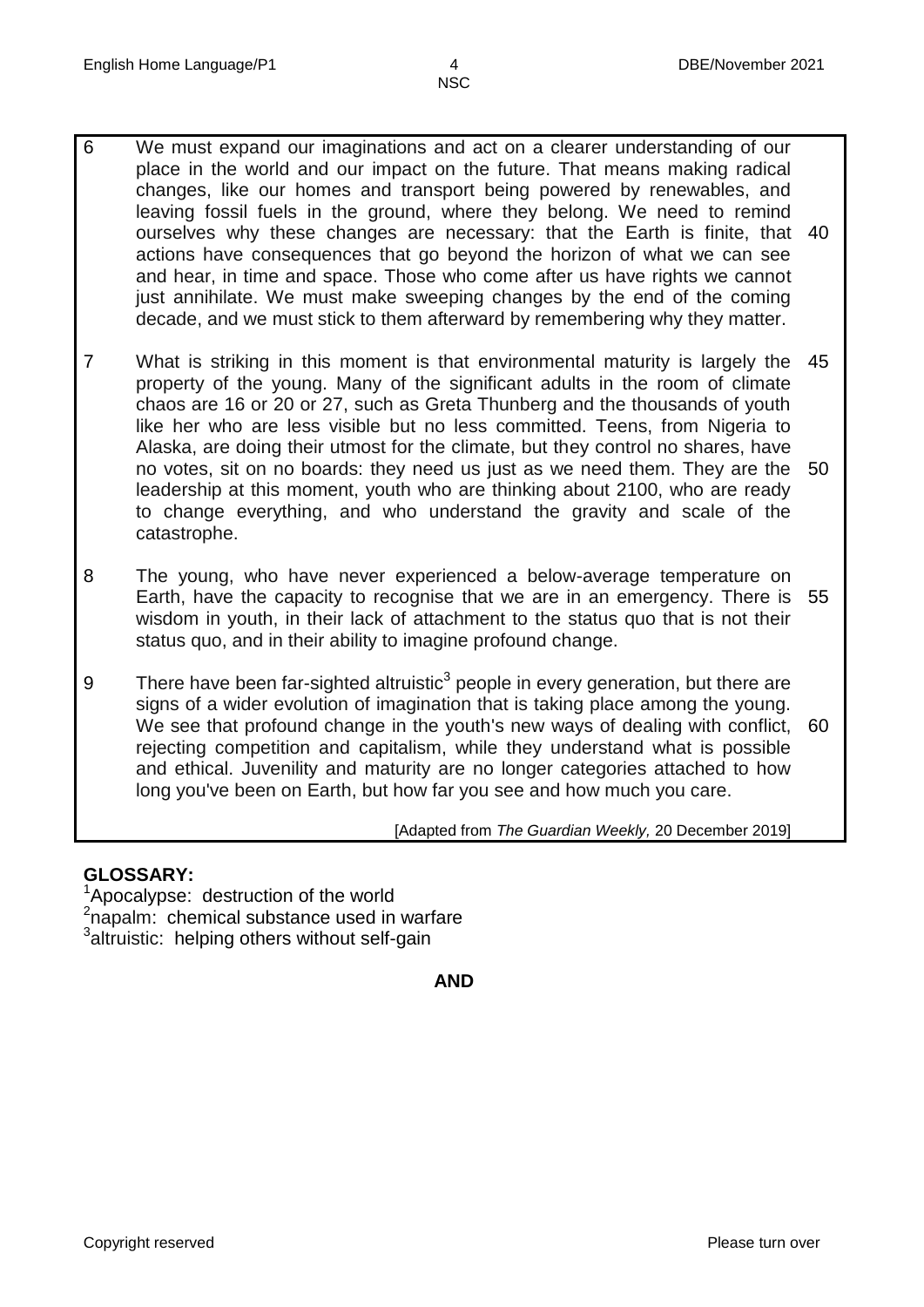#### **TEXT B**



[Source: [dailymaverick.co.za\]](http://www.twitter.com/)

#### **QUESTIONS: TEXT A**

- 1.1 What message does the writer convey in the first sentence, 'World leaders are … about other things'? (2)
- 1.2 What does 'trading playground insults' (line 5) reveal about the writer's attitude toward powerful politicians? (2)
- 1.3 Refer to paragraph 2.

Discuss the importance of mentioning the participants in various protests. (2)

1.4 Refer to paragraphs 3 and 4.

What are the implications of referring to humankind as a 'child' (line 17) and an adolescent (lines 27–30)? (3)

- 1.5 How does the writer use diction in paragraph 5 to convey his message? (3)
- 1.6 Comment on the writer's tone in paragraph 6, with close reference to the text. (3)
- 1.7 Evaluate the claims made by the writer in paragraph 8 in relation to the title of the article. (3)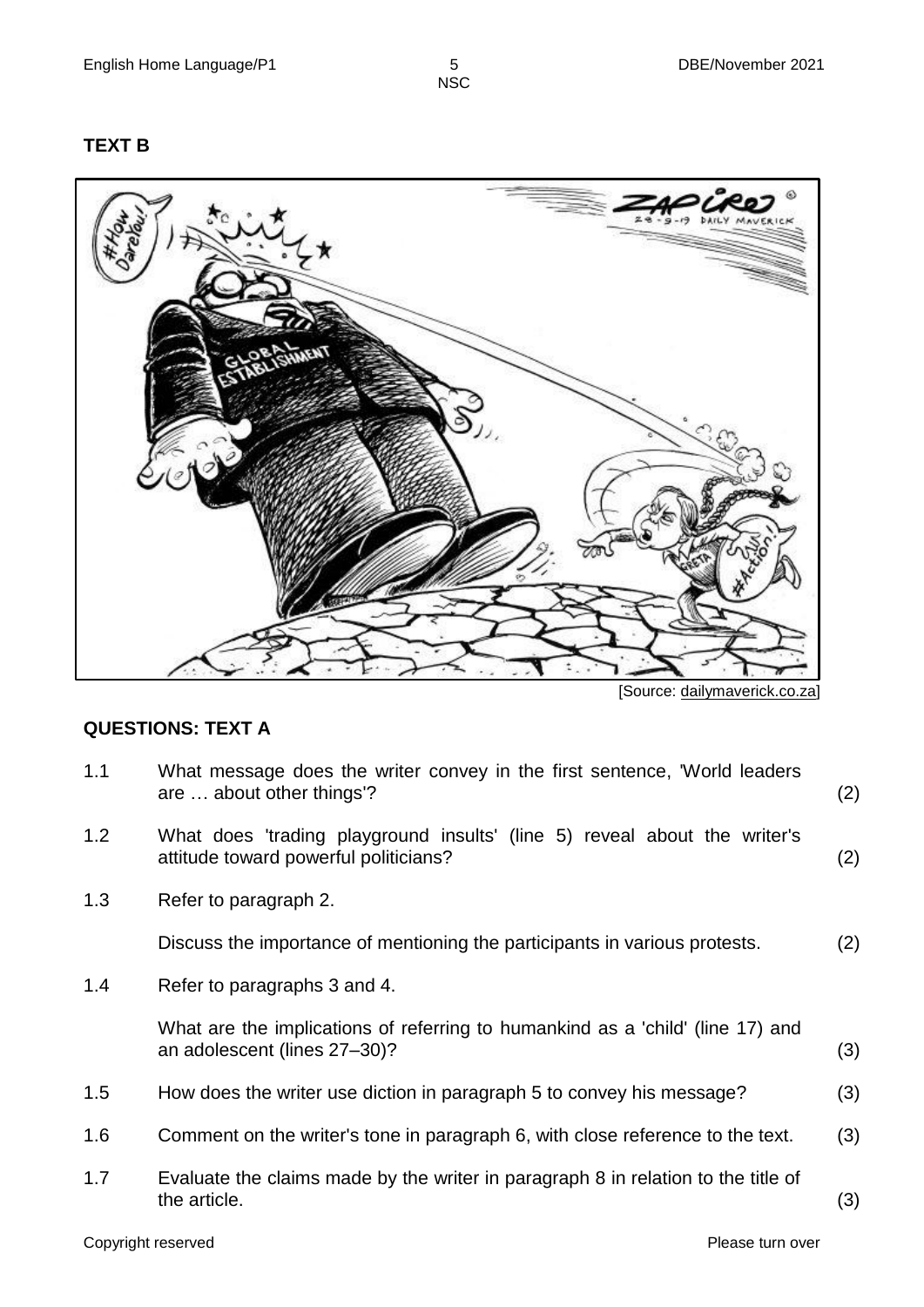1.8 Refer to lines 62–63: 'Juvenility and maturity … much you care.'

In your opinion, is this final sentence an effective conclusion to the writer's argument? Justify your response. (3)

#### **QUESTIONS: TEXT B**

| 1.9 | Why has Greta (the girl) arrived with the two hashtag speech bubbles? | (2) |
|-----|-----------------------------------------------------------------------|-----|
|-----|-----------------------------------------------------------------------|-----|

1.10 Comment on the composition of the characters in the cartoon. (3)

#### **QUESTION: TEXTS A AND B**

| 1.11 | To what extent does TEXT B reinforce the ideas expressed in paragraph 7 of |     |
|------|----------------------------------------------------------------------------|-----|
|      | TEXT A? Motivate your response.                                            | (4) |

#### **TOTAL SECTION A: 30**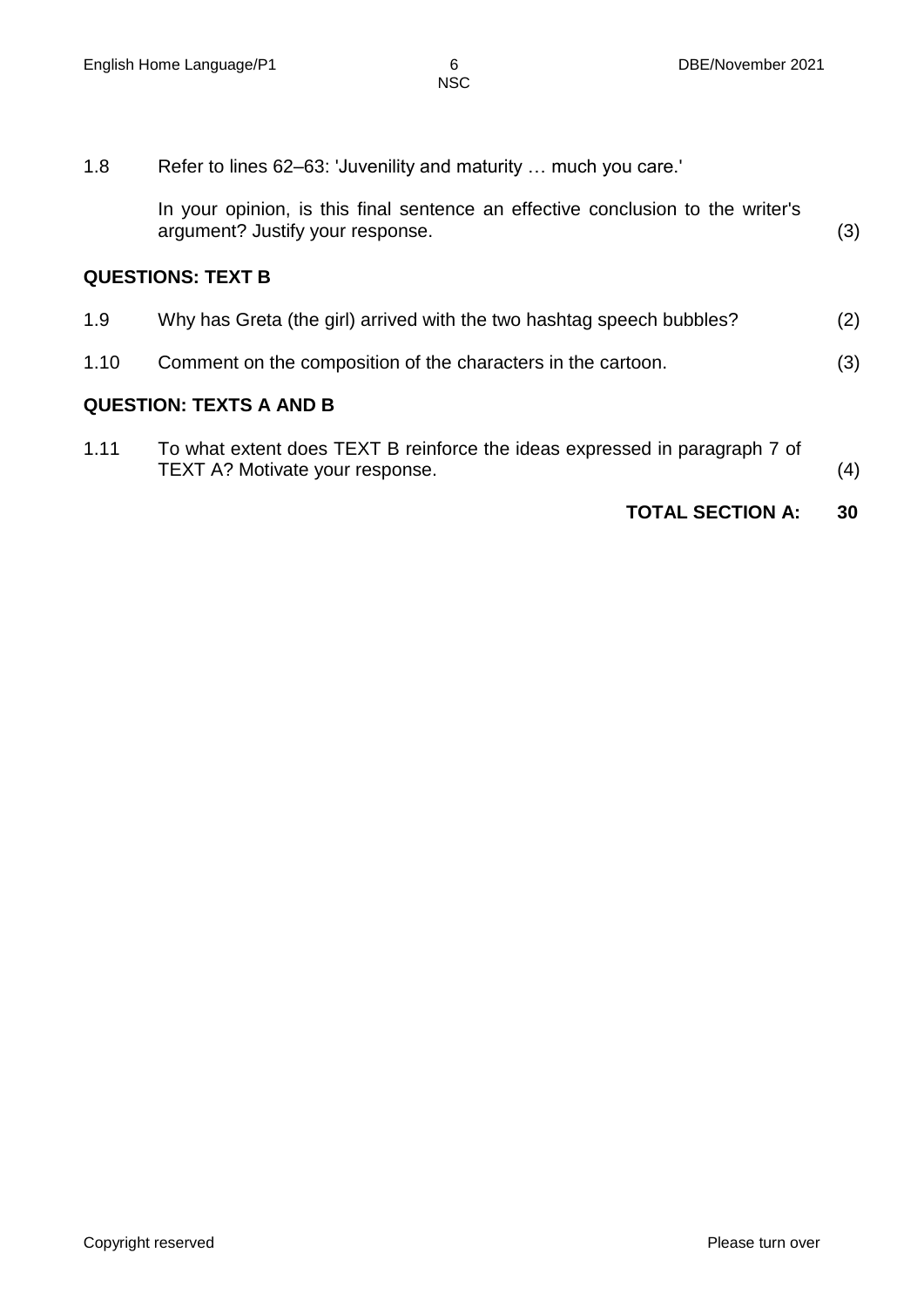#### **SECTION B: SUMMARY**

#### **QUESTION 2: SUMMARISING IN YOUR OWN WORDS**

TEXT C discusses research done on the spread of fake news. Summarise, in your own words, **the research undertaken on fake news.**

- **NOTE:** 1. Your summary should include SEVEN points and NOT exceed **90 words**.
	- 2. You must write a fluent paragraph.
	- 3. You are NOT required to include a title for the summary.
	- 4. Indicate your word count at the end of your summary.

#### **TEXT C**

#### **WHY FAKE NEWS ON SOCIAL MEDIA TRAVELS FASTER THAN THE TRUTH**

False news is more novel than true news, and that may be why we share the false much faster and more widely. Prominent responses to false news include surprise, fear and disgust. True news tends to be met with sadness, joy, anticipation and trust. Humans are more likely than automated processes to be responsible for the spread of fake news.

Researchers have studied what they term 'rumour cascades'. A cascade starts with a [Twitter](https://www.theguardian.com/technology/twitter) user making an assertion about a topic – with words, images or links – and continues in an unbroken chain of retweets. The researchers analysed cascades about news stories that six fact-checking organisations agreed were true or agreed were false. The study found that 'falsehood diffused significantly farther, faster, deeper and more broadly than truth in all categories of information'. Of all categories of fake news, false political news reached more people faster and went deeper into the networks than any other category of false information.

The study compared the emotional content of replies to true and false rumours by using about 32 000 Twitter hashtags and a lexicon of about 140 000 English words that are associated with eight basic emotions: anger, fear, anticipation, trust, surprise, sadness, joy and disgust. Were automated processes, or 'bots', the main culprits in spreading falsity? No – the researchers found that humans were responsible for spreading false news.

The researchers were more interested in identifying the factors that spread true and false news; they included interviews with users, surveys, lab experiments and neuro-imaging. The researchers' paper points to some obvious reasons to look deeper. False news can drive misallocation of resources during terror attacks and natural disasters, the misalignment of business investments, and misinformed elections.

More openness by the social media giants and greater collaboration by them with suitably qualified partners in tackling the problem of fake news is essential. Traditional journalists are potential partners too. Since they find, check and disseminate news, they are well placed to assess the reliability of the reports that they receive. They also attract masses of comments online and generate discussions on social media platforms – they have a clear incentive to maintain trust in their own contributions to democratic life.

[Adapted from theguardian.com]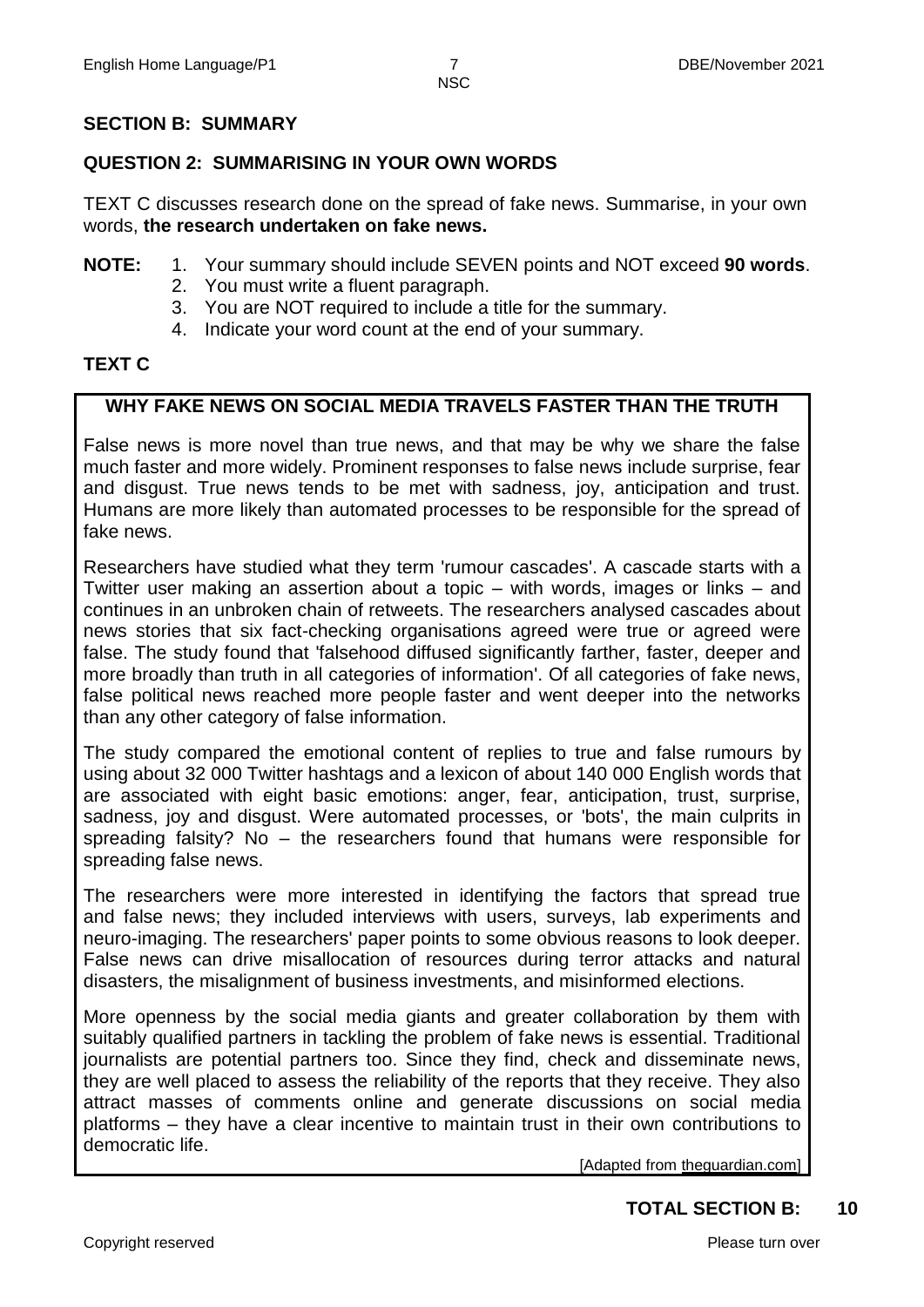#### **SECTION C: LANGUAGE IN CONTEXT**

#### **QUESTION 3: ANALYSING ADVERTISING**

Study the advertisement (TEXT D) below and answer the set questions.

#### **TEXT D**

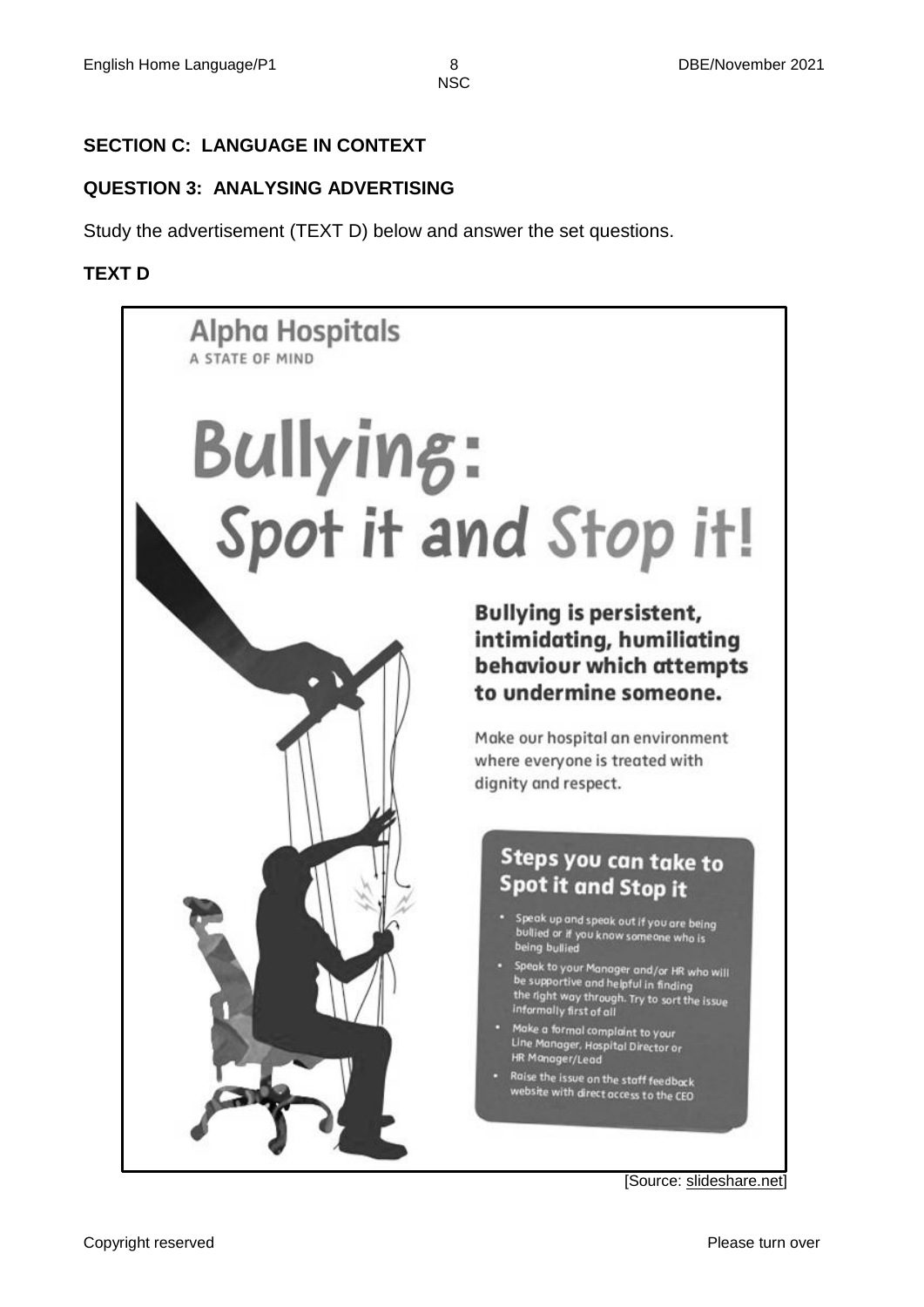**The text in small font reads as follows:**

## **Steps you can take to Spot it and Stop it**

- Speak up and speak out if you are being bullied or if you know someone who is being bullied
- Speak to your Manager and/or HR who will be supportive and helpful in finding the right way through. Try to sort the issue informally first of all
- Make a formal complaint to your Line Manager, Hospital Director or HR Manager/Lead
- Raise the issue on the staff feedback website with direct access to the CEO

#### **QUESTIONS: TEXT D**

3.1 Account for the tone of the headline:

|     | <b>Bullying:</b><br>Spot it and Stop it!                                                                | (2)         |
|-----|---------------------------------------------------------------------------------------------------------|-------------|
| 3.2 | Discuss the suitability of the illustration in the text, in conveying the message<br>of the advertiser. | (3)         |
| 3.3 | Comment on TWO techniques that the advertiser has used in the written text<br>to influence the reader.  | (3)         |
| 3.4 | Provide a suitable synonym for 'intimidating', in context.                                              | (1)         |
| 3.5 | 'Raise the issue on the staff feedback website'                                                         |             |
|     | Provide the part of speech for 'staff' in the sentence above.                                           | (1)<br>้101 |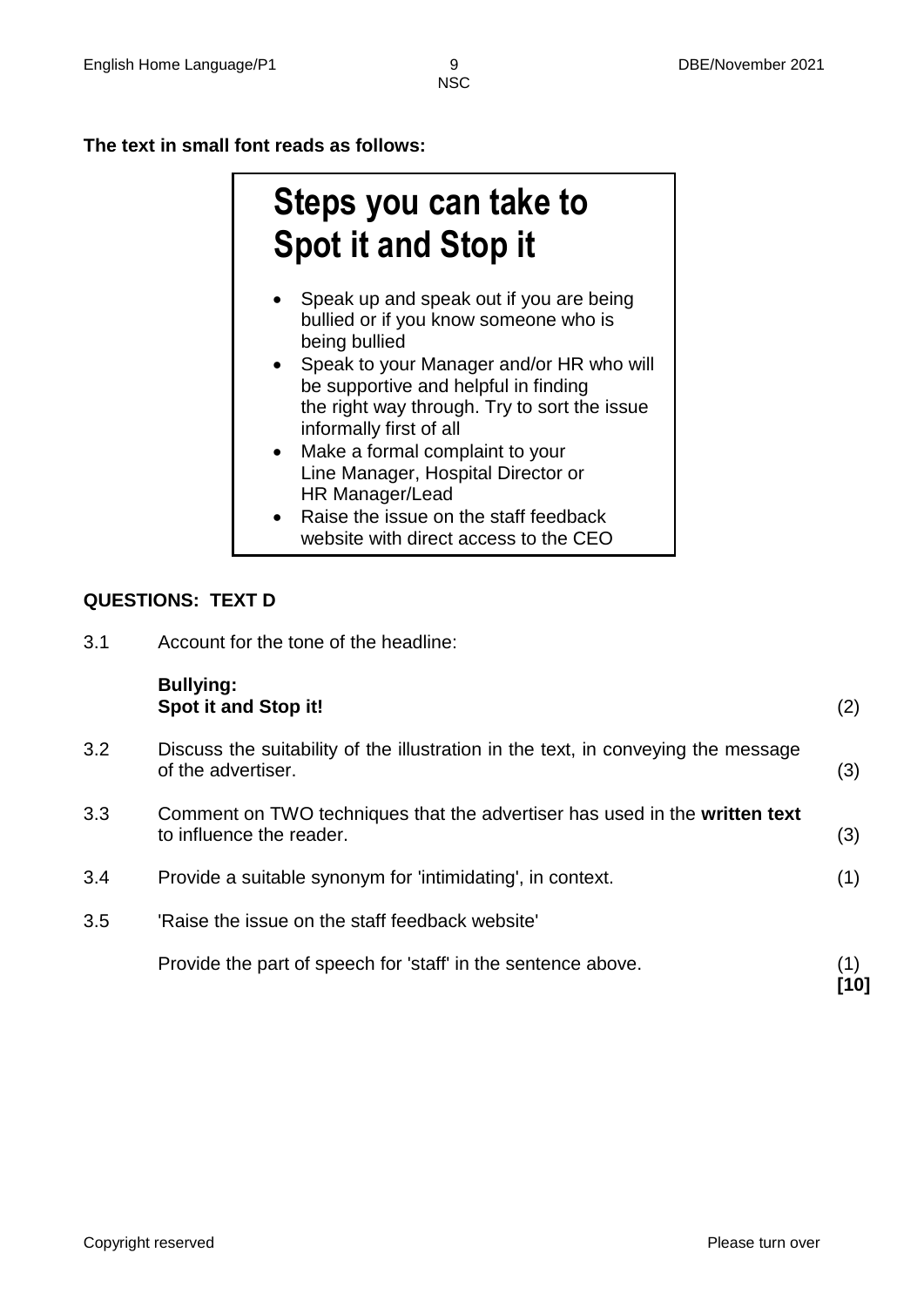#### **QUESTION 4: UNDERSTANDING OTHER ASPECTS OF THE MEDIA**

Study the cartoons (TEXTS E AND F) below and answer the set questions.

#### **TEXT E**



#### **QUESTIONS: TEXT E**

| 4.1 | Account for the boy's intention in using the phrases, 'ALL RIGHT! and<br>'A TOUGH OL' LADY!' in FRAME 6. | (2) |
|-----|----------------------------------------------------------------------------------------------------------|-----|
| 4.2 | Critically discuss the effectiveness of FRAME 8 as a conclusion to the<br>cartoon.                       | (3) |
| 4.3 | Rewrite FRAME 5 in reported speech.                                                                      |     |
|     | Begin with: Curtis's father said                                                                         | (2) |
|     |                                                                                                          |     |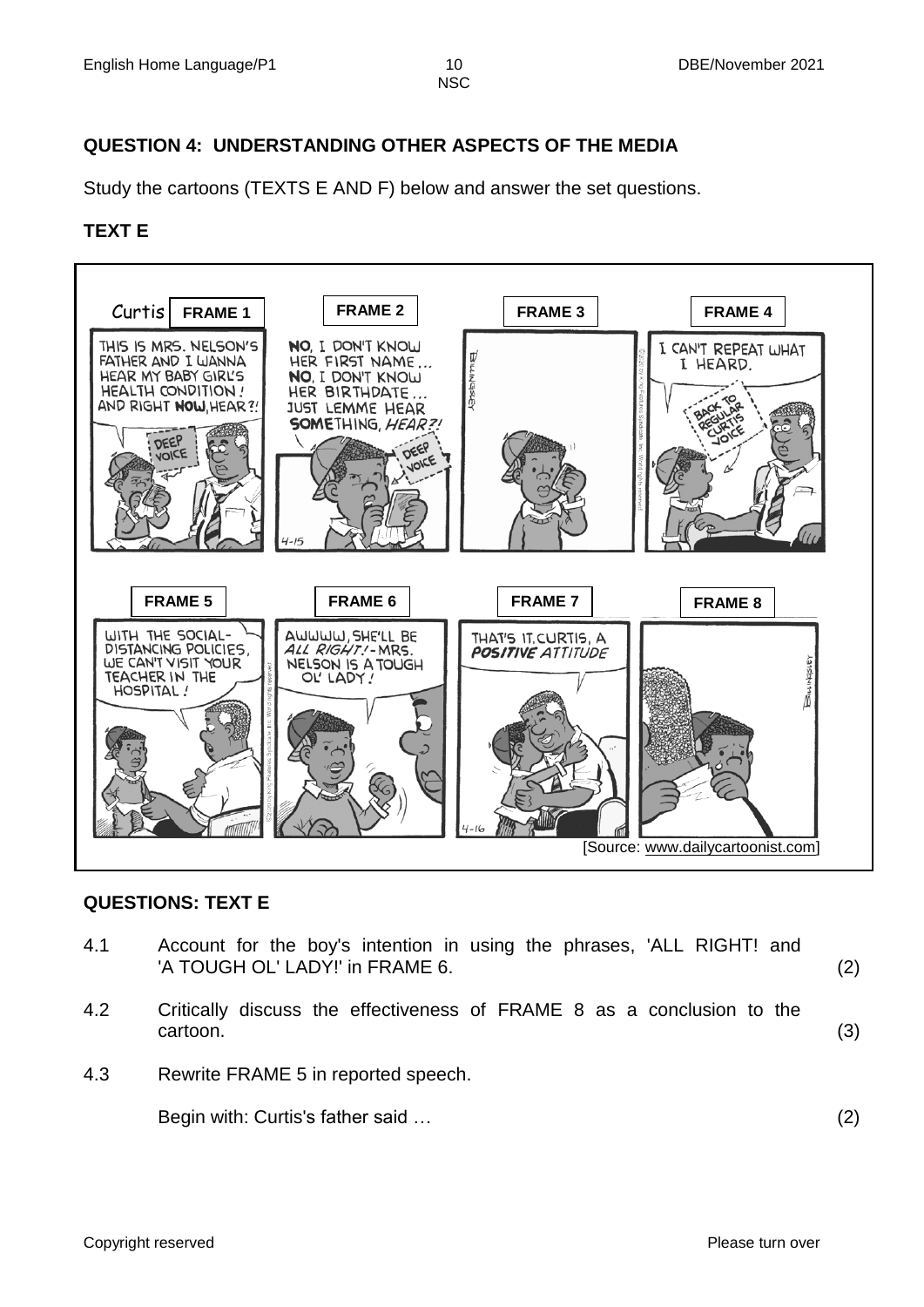#### **TEXT F**



[Source: www.wunc.org]

#### **QUESTION: TEXT F**

4.4 Comment on the cartoonist's use of satire in TEXT F.

**[10]**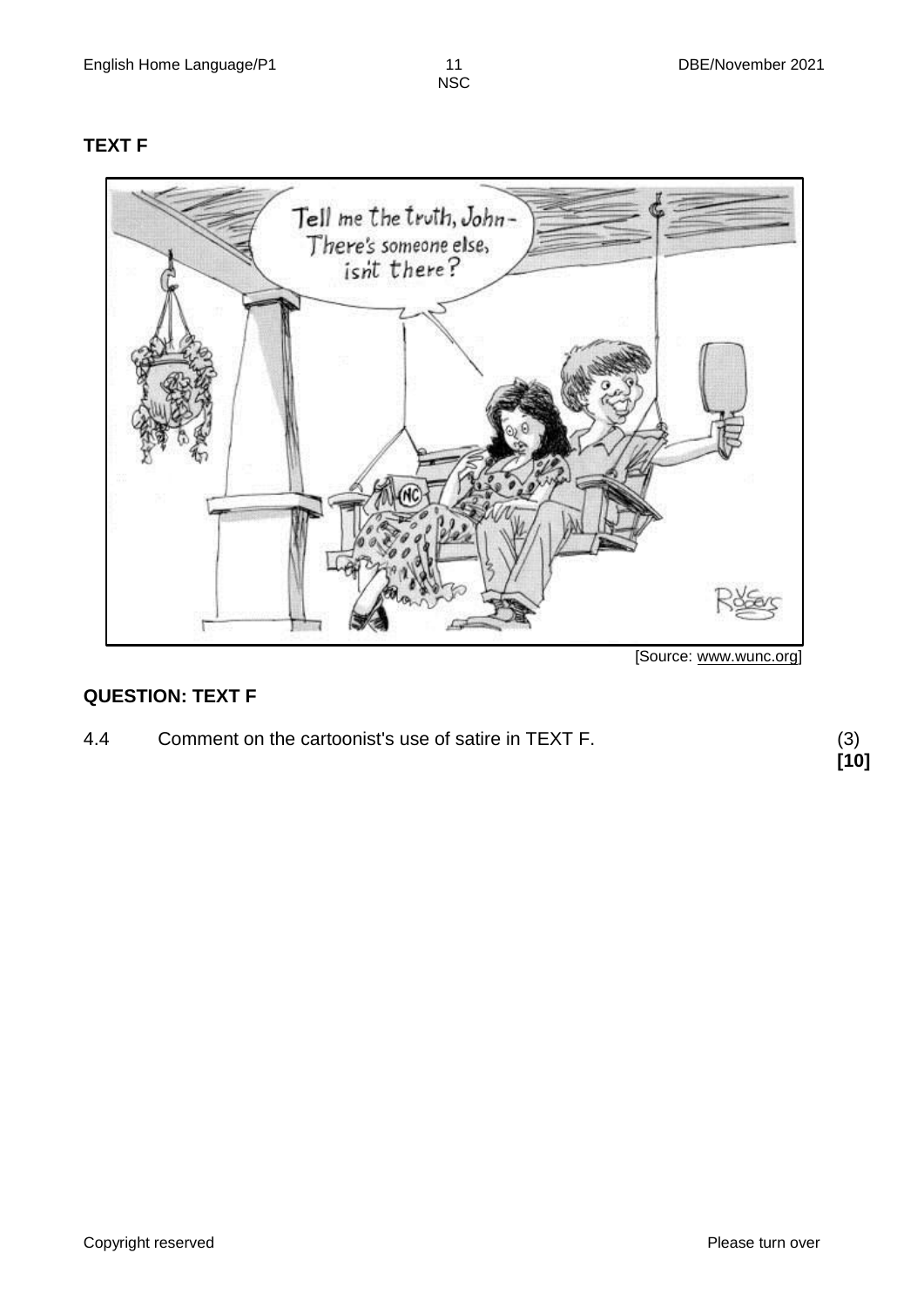#### **QUESTION 5: USING LANGUAGE CORRECTLY**

Read TEXT G, which contains some deliberate errors, and answer the set questions.

#### **TEXT G**

#### **INSTAGRAM: FRIEND OR FAUX?**

- 1 Instagram show-offs are prompting a backlash against over-staged shots. Not an Instagrammer? You're missing out on a social network that's stuffed and crammed full of artily shot camera-phone photos: people's bronzed limbs (aka hot-dog legs) laid out on sunloungers; yoga poses in front of waterfalls; muscled gym-bunnies demonstrating military-grade stomach crunches; 5 superfruit smoothies.
- 2 Fed up with this digital display of perfect people having perfect lives on perfect holidays, a new breed of Instagrammers is coming clean. One couple admitted their gap year posts would have been more accurate with images of all the toilets they cleaned and beds they made! A Thai photographer has created 10 serial shots of photographs in which Instagram posts are juxtaposed against a broader picture, e.g. a stylish-looking dinner which does not reveal the chaos outside the frame. He includes the background: a cat on the table and half-eaten instant noodles.
- 3 The psychology of both envy and FOMO (fear of missing out) are fanned by the 15 flames of Instagram. Teen Instagrammers have found a solution. They post real Instagram ('Rinstagram') posts, targeted at parent's and friends, while their 'Finstagram' (fake Instagram) accounts contain unflattering photos.
- 4 Perhaps it's time to get real or log off.

[Adapted from *The Star*]

#### **QUESTIONS: TEXT G**

| 5.1 | 'Faux' in the headline is a pun. Write down its homophone.                            | (1) |
|-----|---------------------------------------------------------------------------------------|-----|
| 5.2 | 'Instagram show-offs are prompting a backlash against over-staged shots.'<br>(Line 1) |     |
|     | Rewrite the sentence above in the passive voice.                                      | (1) |
| 5.3 | Remove the redundancy in paragraph 1.                                                 | (1) |
| 5.4 | Write out 'aka' (line 4) in full.                                                     | (1) |
| 5.5 | Using the root word, provide an alternative adjective for 'muscled' in line 5.        | (1) |